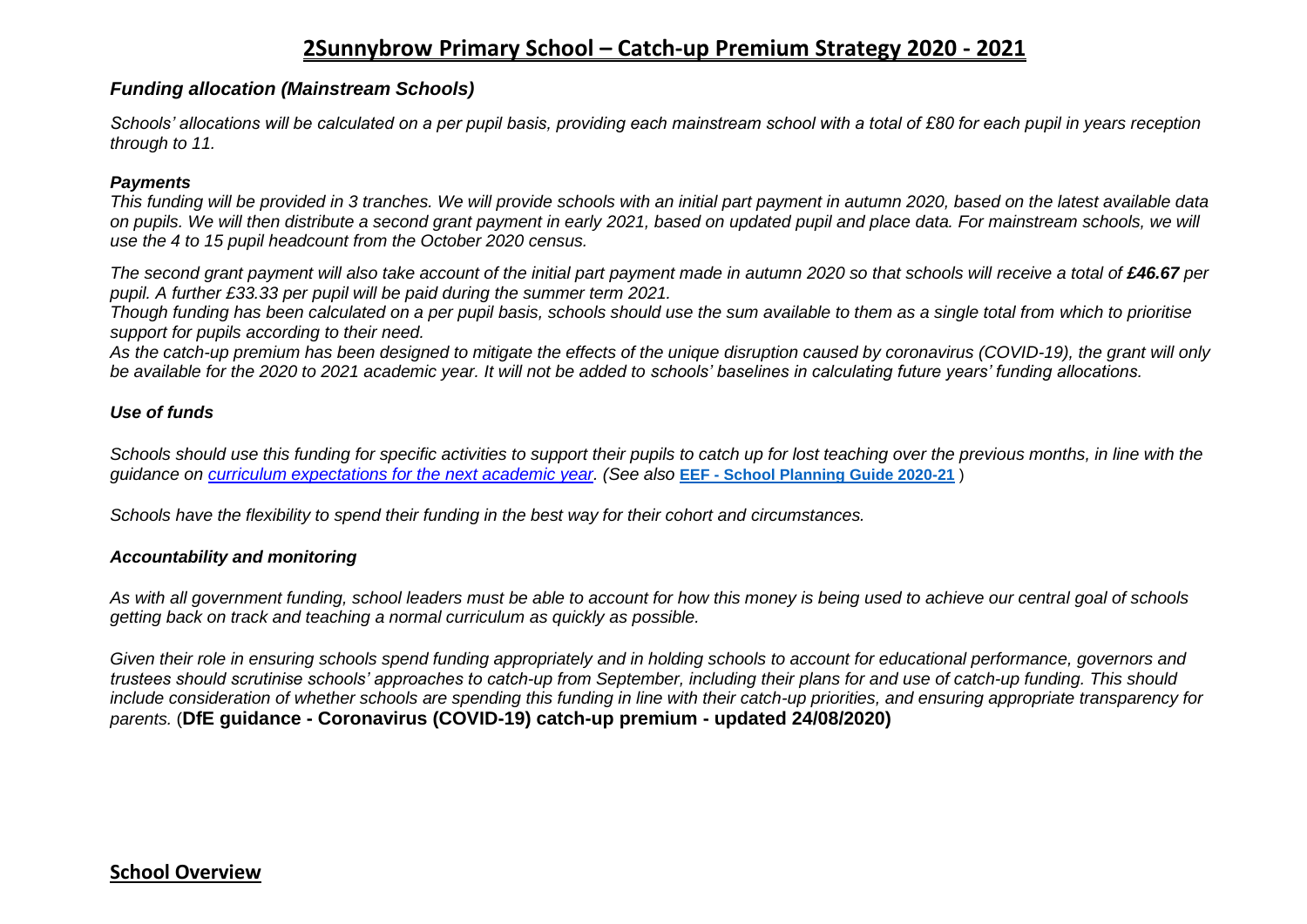| Number of pupils in school $YA - Y6$              | 68            |  |  |
|---------------------------------------------------|---------------|--|--|
| Proportion of disadvantaged                       | 61%           |  |  |
| Catch-up Premium allocation (No. of pupils x £80) | £5440         |  |  |
| <b>Publish Date</b>                               | October 2020  |  |  |
| <b>Review Dates</b>                               | Termly        |  |  |
| Statement created by                              | Suzanne Binks |  |  |
| Governor Lead                                     | Neil Boyd     |  |  |

### **Context of the school and rationale for the strategy**

Our school is situated in an area of high deprivation (double the national deprivation indicator). 61% of our pupils are entitled to free school meals which is significantly higher than the national average.

From what we can ascertain from speaking to parents and pupils, a limited proportion of the school population engaged with home learning during the summer term.

When school opened to more pupils on 15<sup>th</sup> June, we had limited numbers who chose to return. We had 37% of our year 6 pupils who attended for one week only and then chose not to return. We also had 33% of our year 1 pupils and 50% of our reception pupils who returned. There were also a small proportion (4 pupils) of our vulnerable pupils who attended across KS2.

In the first few weeks of September, we have conducted a range of assessment tasks so that we can ascertain pupil ability and identify gaps in learning. We have used this information to inform our planning and enable pupils to begin catching up and closing gaps in skills and knowledge.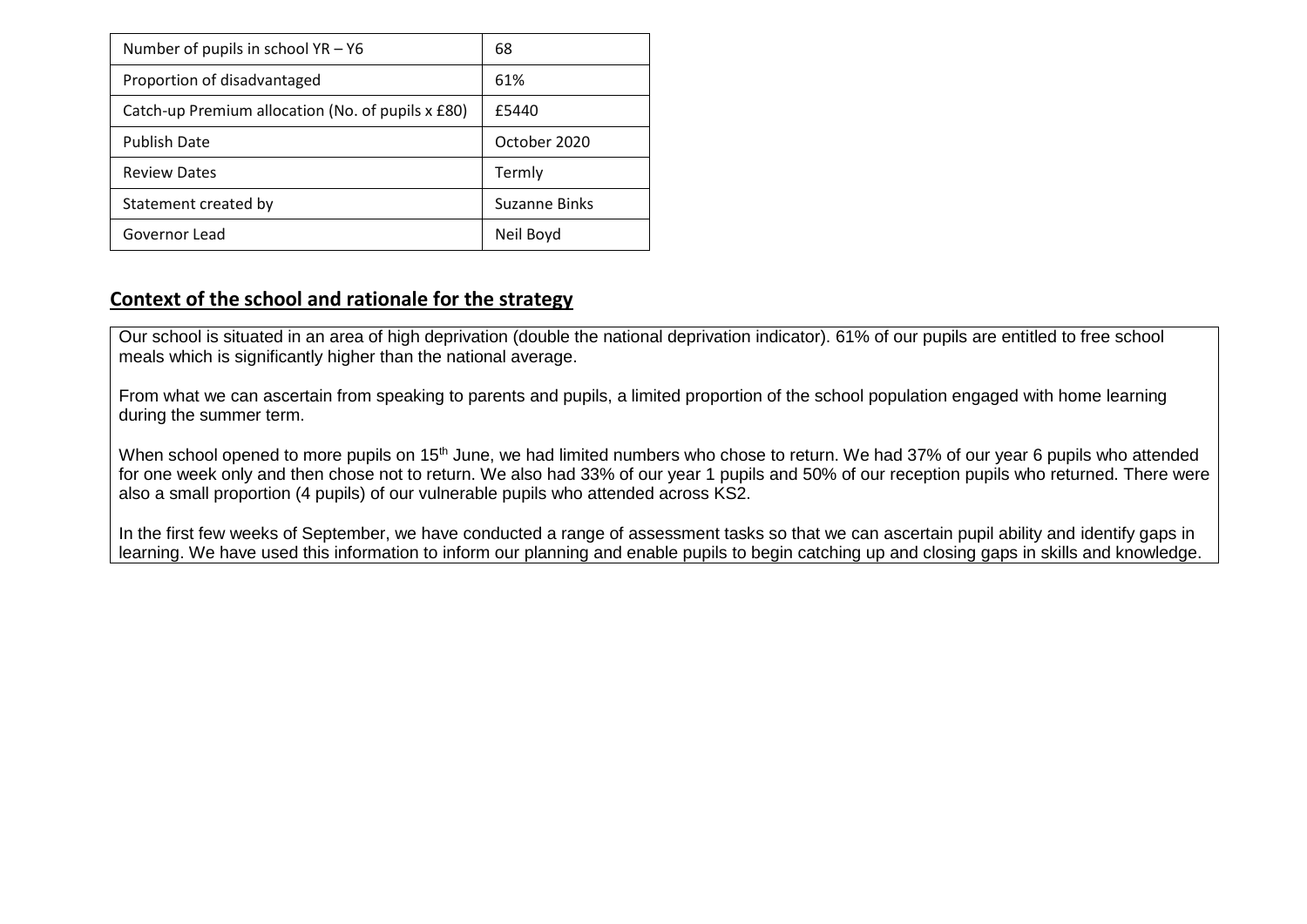# **Barriers to future attainment**

|                                        |              | <b>Barrier</b>                                                                                                                                                                                                                          | <b>Desired outcome</b>                                                                                                                   |
|----------------------------------------|--------------|-----------------------------------------------------------------------------------------------------------------------------------------------------------------------------------------------------------------------------------------|------------------------------------------------------------------------------------------------------------------------------------------|
|                                        | A            |                                                                                                                                                                                                                                         |                                                                                                                                          |
| <b>Teachiing</b><br>priorities         | <sub>B</sub> |                                                                                                                                                                                                                                         |                                                                                                                                          |
|                                        | C            |                                                                                                                                                                                                                                         |                                                                                                                                          |
| support<br>academic<br><b>Targeted</b> | D            | Only a small proportion of pupils engaged with<br>the online learning materials provided for<br>phonics during the summer term. This has<br>resulted in some pupils working well below ARE<br>when they were previously working at ARE. | Pupils make accelerated progress in phonics from their<br>starting points at the beginning of the autumn term.                           |
|                                        | E            | Many pupils did not read over the summer term<br>or summer break and therefore, their reading<br>abilities are lower than expected.                                                                                                     | Reading skills are much improved and rapid progress in<br>reading ages is demonstrated on a termly basis.                                |
|                                        | F            | Due to children missing out on nursery provision,<br>many children have entered reception class with<br>lower than expected language skills.                                                                                            | Language development will be accelerated so that gaps<br>close and children language skills are more aligned with<br>chronological ages. |
| Strategie<br>Wider<br>$\mathbf{v}$     | G            |                                                                                                                                                                                                                                         |                                                                                                                                          |
|                                        | H            |                                                                                                                                                                                                                                         |                                                                                                                                          |
|                                        |              |                                                                                                                                                                                                                                         |                                                                                                                                          |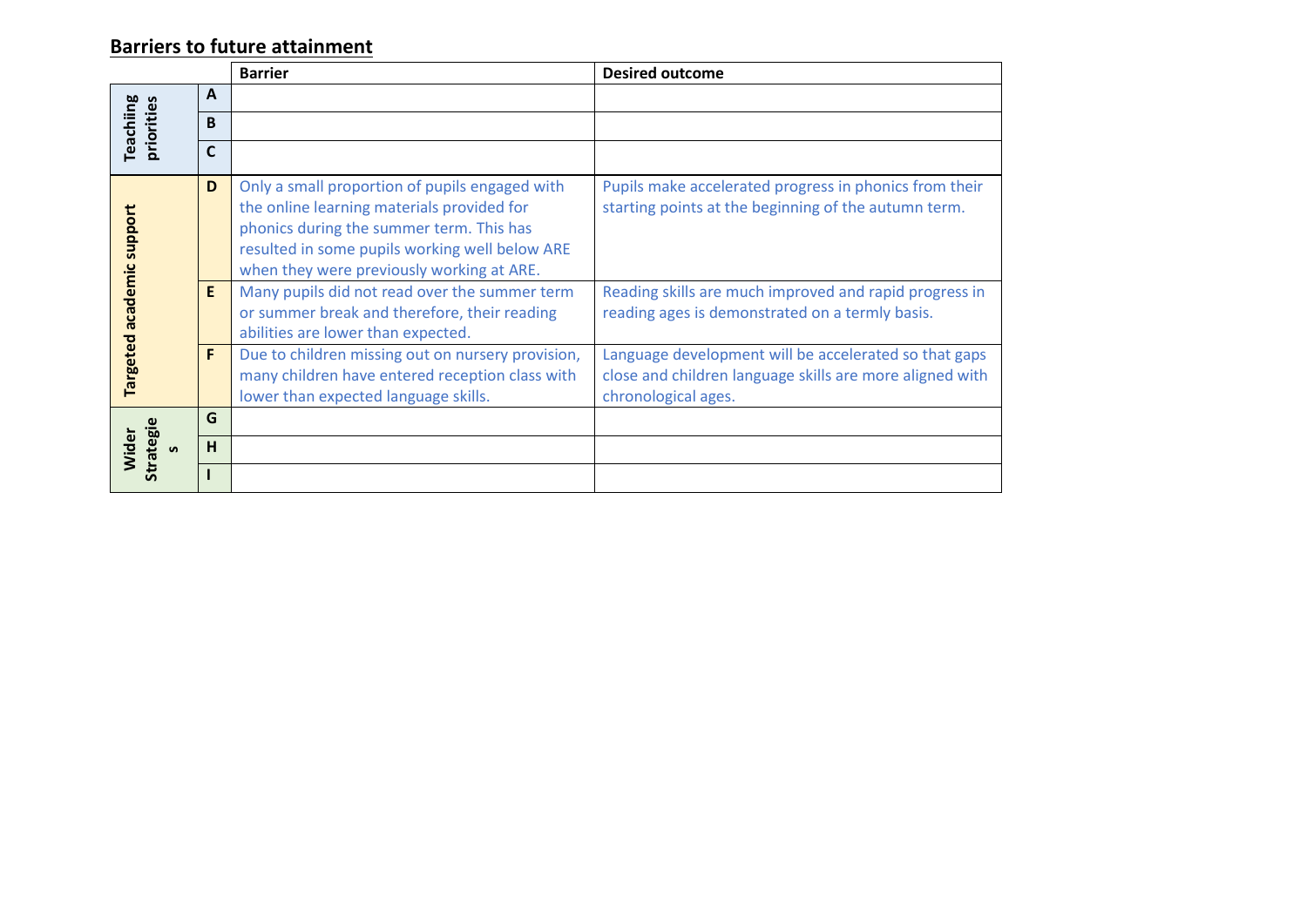### **Teaching priorities for current academic year i.e. Professional development, recruitment and retention, support for early career teachers**

| <b>Barrier</b> | Action | <b>Desired</b> | <b>Evidence source</b> | Cost | <b>Baseline data</b> | Person      | Impact/ evaluation (autumn, |
|----------------|--------|----------------|------------------------|------|----------------------|-------------|-----------------------------|
|                |        | outcome        |                        |      |                      | responsible | g, summer)                  |
| $\overline{A}$ |        |                |                        |      |                      |             |                             |
| $\overline{B}$ |        |                |                        |      |                      |             |                             |
|                |        |                |                        |      |                      |             |                             |

# **Targeted academic support** i.e. Structured interventions, small group tuition, 1:1 support

| <b>Barrier</b> | <b>Action</b>                                                                                                                                                                                     | <b>Desired outcome</b>                                                                                                                                                               | <b>Evidence source</b>                                                                                                                                                                                                     | Cost                                                                      | <b>Baseline data</b>                                                                                                                                                                                                          | Person                                           | Impact/evaluation (autumn, spring,                                                                                                                                                                                                                                                                                                                                                                                                             |
|----------------|---------------------------------------------------------------------------------------------------------------------------------------------------------------------------------------------------|--------------------------------------------------------------------------------------------------------------------------------------------------------------------------------------|----------------------------------------------------------------------------------------------------------------------------------------------------------------------------------------------------------------------------|---------------------------------------------------------------------------|-------------------------------------------------------------------------------------------------------------------------------------------------------------------------------------------------------------------------------|--------------------------------------------------|------------------------------------------------------------------------------------------------------------------------------------------------------------------------------------------------------------------------------------------------------------------------------------------------------------------------------------------------------------------------------------------------------------------------------------------------|
|                |                                                                                                                                                                                                   |                                                                                                                                                                                      |                                                                                                                                                                                                                            |                                                                           |                                                                                                                                                                                                                               | responsible                                      | summer)                                                                                                                                                                                                                                                                                                                                                                                                                                        |
| D              | <b>Phonics</b><br>assessments to<br>identify children<br>in need of<br>support.<br>15 min daily small<br>group<br>interventions for<br>all identified<br>pupils. (3 groups)                       | <b>Pupils make</b><br>accelerated<br>progress in<br>phonics from<br>their starting<br>points at the<br>beginning of the<br>autumn term.<br>84% of pupils to<br>be working at<br>ARE. | Education<br><b>Endowment Fund</b><br><b>Teaching and</b><br><b>Learning Toolkit:</b><br><b>Small Group Tuition</b><br>$(+4)$<br>Feedback (+8)<br>Phonics (+4)                                                             | <b>TA costs</b><br>for 4<br>hours per<br>$week =$<br>£772 per<br>term     | 42% of Year 2<br>pupils<br>are<br>working at ARE.<br>33% of Year 2<br>pupils<br>are<br>working below<br>ARE.<br>25% of pupils<br>are working well<br>below ARE.<br>This fallen since<br>EYFS and early<br>Year 1 data.        | <b>English</b><br>Lead, TA<br>and KS1<br>teacher | Year 2 pupils completed the phonics<br>screening check in the autumn term.<br>84% of them met the expected<br>standard. Focus for small group<br>interventions will now shift to Year 1<br>and EYFS pupils.<br>No actions or data in the spring term<br>due to partial school closures.<br>Year 2 remains at 84%<br>Year 150% of pupils are at the<br>expected standard (only 2 pupils)<br>EYFS 60% of pupils are at the<br>expected standard. |
| $\mathsf E$    | Reading<br>assessments to<br>identify children<br>in need of<br>support.<br>Daily 1 to 1<br>reading with a TA.<br><b>Reading</b><br>comprehension<br>small group<br>interventions. (2)<br>groups) | Reading skills are<br>much improved<br>and rapid<br>progress in<br>reading ages are<br>demonstrated on<br>a termly basis.<br>84% of pupils to<br>be working at<br>ARE.               | Education<br><b>Endowment Fund</b><br><b>Teaching and</b><br><b>Learning Toolkit:</b><br>Feedback (+8)<br>1:1 Tuition $(+5)$<br><b>Teaching Assistants</b><br>$(+1)$<br><b>Reading</b><br>Comprehension<br>Strategies (+6) | <b>TA costs</b><br>for $10$<br>hours per<br>week $=$<br>£1930 per<br>term | 42% of Year 2<br>pupils<br>are<br>working at ARE.<br>33% of Year 2<br>pupils<br>are<br>working below<br>ARE.<br>25% of pupils<br>are working<br>well below ARE.<br>This fallen since<br><b>EYFS and early</b><br>Year 1 data. | English<br>lead, TA,<br>KS1<br>teacher           | 58% of pupils are at or above ARE in<br>reading. 42% are below and 16% are<br>well below.<br>No actions or data in the spring term<br>due to partial school closures.<br>68% of pupils are at or above ARE in<br>reading. 16% of pupils are<br>developing and 16% are below                                                                                                                                                                    |